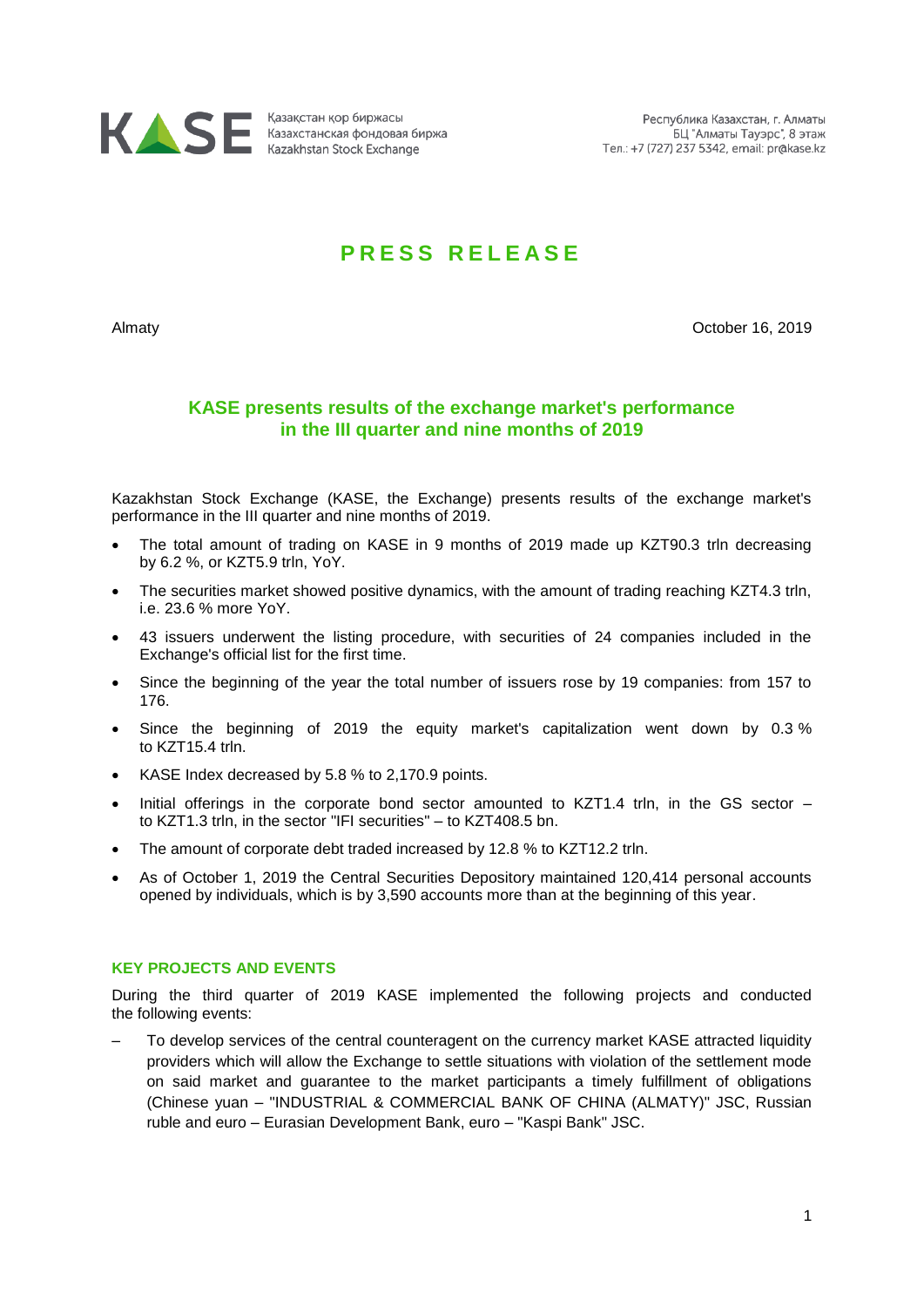- A new methodology of building the risk-free yield curve was put into effect, which is based on the Nelson-Siegel model that is going to promote the growth of the representativeness of the market valuation of non-indexed government securities (GS) of the Republic of Kazakhstan.
- From September 30, 2019 trading in currency swap transactions with execution terms of six months and one year was opened with regard to the currency pair USD/KZT.
- "KASE Day in Tashkent" was held on September 11, 2019 in Tashkent (Uzbekistan), whereby possibilities of cooperation between professional participants of both countries were presented and discussed, including the possibility of mutual access to exchange markets.
- Introductory and advisory meeting with prospective issuers and investors were conducted in September 2019 in Shymkent and Aktobe: "KASE Day in Shymkent" and "KASE Day in Aktobe".
- As part of KASE's project "Issuer Day", Housing Construction and Savings Bank on July 10 and KEGOC's executives on September 5, 2019 conducted meetings for shareholders, investors, professional markets and media.
- From September 1 to October 1, 2019 KASE held a competition among retail investors. 454 participants concluded more than 2,800 transactions in the amount of KZT137 mln this year.
- KASE and the Structure "UN-Women" on September 19, 2019 held a joint conference-meeting in Almaty, devoted to issues of implementing Sustainable Development Goals (SDG) in Kazakhstan and promoting the gender equality.
- KASE conducted an open lecture as part of the project "KASE Talks" with Galim Khusainov, the Chairman of the Management Board of Bank CenterCredit.

### **EQUITY MARKET**

The equity market's capitalization decreased by 0.3 %, or by KZT51.4 bn, since the beginning of the year, making up KZT15.4 trln.

As at end of September 2019 month there were 142 stocks of 126 issuers in KASE trading lists, with four stocks of four companies being in the "unlisted securities" sector.

The period under review saw the inclusion of 19 stocks of 18 new issuers in KASE's official list: "North Caspian Petroleum" JSC, Yandex N.V., Apple Inc., Facebook, Inc., FORD, Intel Corporation, The Coca-Cola Company, Microsoft Corporation, NIKE Inc., Pfizer Inc., Starbucks Corporation, Tiffany & Co., Tesla Inc., Exxon Mobil, "GMK "Norilsk nickel" PJSC, "Lukoil" PJSC, "Novolipetsk Steel" PJSC and "Commodities exchange "Caspiy". Stocks of "People's company "Altyn Kalkan" JSC and "Investment house "Astana-Invest" JSC were included in the "unlisted securities" sector.

Since the beginning of the year KASE official list lost shares of eight titles: preferred shares of Kaspi.kz due to their swapping for ordinary shares; ordinary and preferred shares of "Kaspi Bank" JSC, ordinary shares of "ALATAU-QUS" JSC and JUPITER ENERGY LIMITED, preferred shares of "Tsesna" Corporation JSC and "KazMunaiGas Exploration Production" JSC following the issuer's request, ordinary shares of "Scipio" JSC due to annual listing fees owed to KASE. Ordinary shares of "GLOTUR DS MULTIMEDIA" JSC were removed from the "unlisted securities" sector due to absence of deals for 90 calendar days.

The amount of stock trading in 9 months of 2019 made up KZT118.1 bn decreasing by 75.2 %, or KZT357.6 bn, on 2018. That decrease followed the large number of irregular deals in 2018, including deals involving repurchase of ordinary shares of Kaspi.kz and "KazMunaiGas Exploration Production" JSC.

The average daily amount of trading made up KZT645.4 mln. The average daily number of deals – 429. The average amount of one deal – KZT1.5 mln.

The primary market's volume is estimated at KZT5.2 mln: Ferro-Alloy Resources Limited offered ordinary shares in the first quarter of 2019.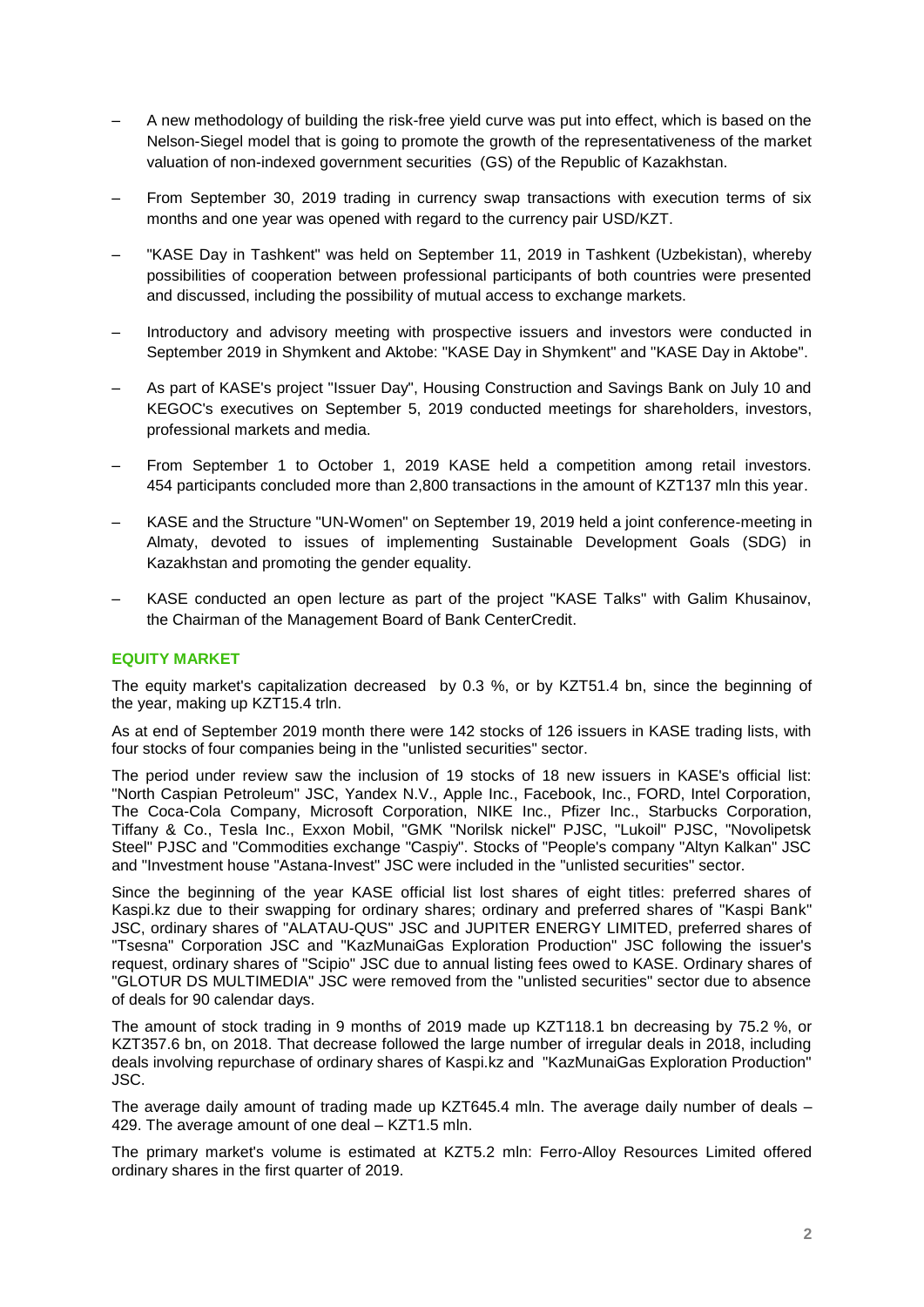The amount of trading on the equity secondary market plunged 75.1 % to KZT118.1 bn. KZT70.5 bn of them fall on transactions concluded in the third quarter.

Among main investor categories the share of individuals made up 50.9 % of the total amount of deals in stocks on the secondary market. Second-tier banks (STB) accounted for 0.6 %, brokers and dealers – for 25.6 %, other institutional investors – for 5.3 %, other legal entities – for 17.6 %. Non-residents' participation is estimated at 21.3 %.

## **KASE INDEX**

Since the beginning of the year KASE Index decreased by 5.8 %, or 134.04 points, to 2,170.90 points.

| <b>Issuer</b>                    | Ticker         | Price change     |                  |                                    |
|----------------------------------|----------------|------------------|------------------|------------------------------------|
|                                  |                | as of 01.01.2019 | as of 01.10.2019 | Since the beginning of<br>the year |
| Halyk Savings Bank of Kazakhstan | <b>HSBK</b>    | 100.41           | 121.50           | $+21.00%$                          |
| Kcell                            | <b>KCEL</b>    | 1.850.00         | 2.170.00         | $+17.30%$                          |
| <b>KEGOC</b>                     | KEGC           | 1.600.64         | 1.606.12         | $+0.34%$                           |
| <b>Bank CenterCredit</b>         | <b>CCBN</b>    | 234.21           | 229.99           | $-1.80%$                           |
| KAZ Minerals PLC                 | <b>GB KZMS</b> | 2.530.00         | 2.034.97         | $-19.57%$                          |
| KazTransOil                      | <b>KZTO</b>    | 1.342.00         | 994.00           | $-25.93%$                          |
| Kazakhtelecom                    | <b>KZTK</b>    | 33,499.00        | 23,173.00        | $-30.82\%$                         |

**Prices of stocks from KASE Index universe** 

Among stocks from the index universe securities of Halyk Savings Bank of Kazakhstan grew the most in three quarters of 2019. The issuer occupies a leading position on the banking services market after acquiring Kazkommertsbank, possesses sustainable high profitability and high level of capital with lots of liquidity.

Halyk Savings Bank of Kazakhstan earned a consolidated net income of KZT164.2 bn (IFRS) in January-June 2019, which is 1.9 times more YoY. In addition to favorable operating indicators of the bank, the investor community positively reacted to the revision of the dividend policy. At the end of June it became known that the Board of Directors of Halyk Savings Bank of Kazakhstan approved amendments to the bank's dividend policy saying that at least 50% and up to 100% of the consolidated net income for the reporting year will be spent on dividends (previously it was between 15 and 50 %).

In the middle of May 2019 the international rating agency S&P Global Ratings affirmed the long-term credit rating of the Bank at "BB" and short-term rating at "B", outlook "Stable". The bank's rating on the national scale was affirmed at "kzA+".

Kcell stocks appreciated 17.3% this year. Among main positive factors moving the company's shares upwards was the growing potential of the company's revenues based on the strengthening strategic position on the market. Becoming part of Kazakhtelecom may contribute to a more competitive environment with more focus on the services quality.

KEGOC shares barely changed since the beginning of the year. KEGOC earned a net income of KZT22.574 bn (IFRS) in January-June 2019, which is 13.7% up YoY, it is said in the company's consolidated non-audited financial statements. During the first half of 2019 the company plans to allocate 77.3% of the net income, or KZT17.4 bn, to dividend payout, which is by KZT20.1 bn less than last year.

Shares of three companies fell the most this year: KAZ Minerals PLC (-19.6%), KazTransOil (-25.9%), Kazakhtelecom (-30.8%). In August KAZ Minerals PLC (one of major producers of copper in Kazakhstan, who also produces zinc, silver and gold as associated products) released H1 2019 financial indicators, according to which the company achieved very good operating and financial results, increasing the copper production by 6 % with the net cash cost of production kept low. However, the net income of KAZ Minerals in January-June 2019 went down by 18 %, to \$227 mln. Besides, currently the group of KAZ Minerals PLC goes through a period of substantial investments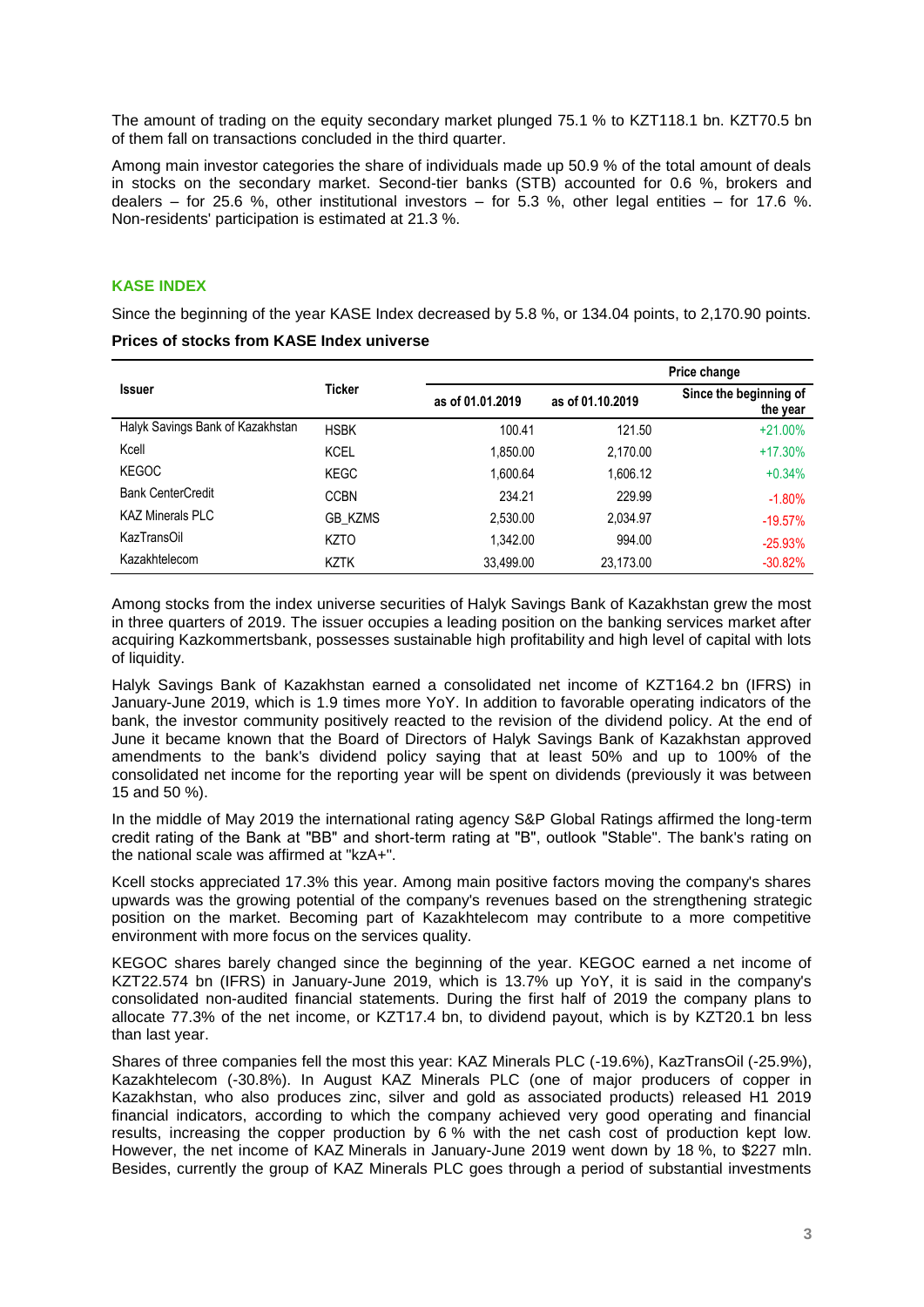due to an increase in capital expenditures associated with fields Aktogai and Baiym. Another negative factor for the company's securities was the management's intention to pay out H1 2019 interim dividends at \$0.04 per share. For comparison, last year it was \$0.06 per share.

Kazakhtelecom's ordinary shares are prone to volatility amidst a series of important corporate news. Investors estimate the company's current standing in different ways, taking into account the massive capital expenditures, in increase in stocks trading and attracting additional external funding in form of bonds. The company plans to invest proceeds raised from selling bonds in developing its mobile business. At the same time, on June 28 agency Fitch Ratings improved forecasts on Kazakhtelecom JSC and Kcell JSC to "Positive", affirming the long-term default rating on each company at "BB+" and "BB", respectively. Agency points out that Kazakhtelecom's ratings are caused by the company's dominance on the market, generation of a stable free cash flow, a moderate leverage and favorable regulatory environment.

#### **CORPORATE BONDS**

In nine months of 2019 the amount of corporate debt traded on KASE increased by 12.8 %, or KZT1.4 trln, to KZT12.2 trln.

As of October 1, 2019 KASE trading lists featured 258 corporate bond issuances of 67 issuers. Over nine months of 2019 KASE official list was extended by 33 bond issuances of 19 issuers, with 20 issuances of 14 issuers successfully listed in the third quarter.

KASE\_BMY (index of yield of corporate bonds of the main market) dropped by 51 b.p. since the beginning of the year, reaching 10.63 % p.a.

The total volume of the corporate bond market on KASE made up KZT2.1 trln, increasing by 59.9 %, or KZT801.5 bn, YoY. Growth was seen both on the primary and secondary corporate bond markets.

The average daily amount of trading made up KZT11.7 bn. The average daily number of transactions – 11. The average amount of one transaction was KZT1 bn.

A total of 30 bond issuances of 22 issuers were sold on KASE. The total amount of bunds raised reached KZT1.4 trln, increasing by 34.9 %, or KZT361.2 bn. KZT458.5 bn of them were raised in the third quarter.

In terms of main investors on the primary corporate bond market, the share of STB made up 19.6 %, that of brokers and dealers – 0.8 %. Other institutional investors accounted for 75.1 %, other legal entities – for 4.4 %. Non-residents' share was 16.6 %.

The amount of trading on the secondary corporate bond market increased 2.4 times, or by KZT440.3 bn, to KZT744.2 bn. More than 80 % of the volume on the secondary market was represented by offerings of three issuers as part of a trading session.

In terms of main investors on the secondary corporate bond market, the share of STB made up 37.9 %, that of brokers and dealers – 1.7 %, other institutional investors accounted for 27.2 %, other legal entities – for 32.2 %, individuals – for 0.9 %. Non-residents' share was 1.5 %.

## **GOVERNMENT SECURITIES (GS)**

The face value of the government debt being traded on KASE increased by 9.7 %, or KZT1.1 trln, to KZT12.4 trln since the beginning year.

From September 18 international bonds of the Republic of Turkey and international bonds of the Ministry of finance of the Russian Federation were included in the GS sector of KASE official list. Freedom Finance is the initiator of said bonds' admission. Trading in those bonds was opened on KASE secondary market.

The total amount of GS trading on KASE made up KZT1.6 trln, increasing by 22.3 %, or KZT296.8 bn, YoY.

The average daily amount of trading made up KZT8.9 bn. The average daily number of transactions – 3. The average amount of one transaction was KZT2.6 bn.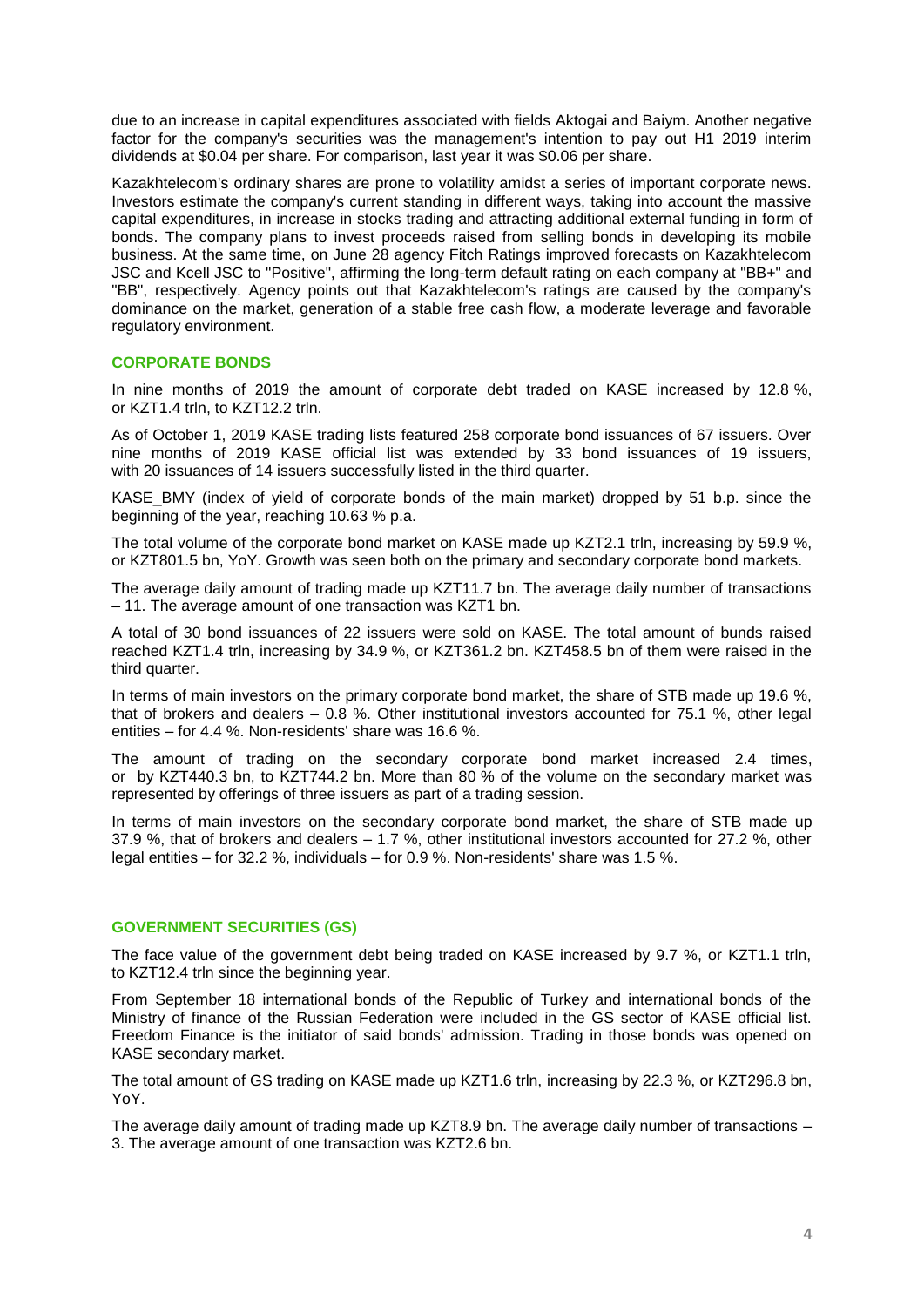The amount of trading on the primary GS market increased by 78.2 %, that on the secondary market went down by 47.5 %, YoY.

In nine months of 2019 the amount of Kazakhstan's GS offerings on KASE made up KZT1.3, with KZT87.8 of them raised by akimdiks of 12 regions, cities of Almaty, Nur-Sultan and Shymkent; the Ministry of finance raised KZT1.2 trln at 8.46–9.75 % APR, by selling bonds with current maturity of 1.8 to 19.8 years.

In the third quarter the amount of offerings made up KZT426.8 bn, with KZT414.8 bn of them raised by the Ministry of finance at 8.46–9.75 % APR, and KZT12 bn – by akimdiks of 6 regions, cities of Almaty, Nur-Sultan and Shymkent.

In terms of main investors on the primary market, the share of STB made up 0.6 %, that of other institutional investors – 92.2 %, other legal entities accounted for 7.2 %.

The amount of trading on the secondary market was KZT310.1 bn, decreasing by 47.5 %, or KZT280.8 bn. Trading in notes of the National Bank on the secondary market remains high – 95.7 % of the total trading amount.

In terms of main investors on the secondary market, the share of STB made up 39.6 %, that of brokers and dealers  $-2.8$  %, other institutional investors accounted for 34 %, other legal entities – for 23.3 %, individuals – for 0.3 %. Non-residents' share was 0.1 %.

### **IFI BONDS**

As at the end of the period under review there were 26 issuances of five international financial institutions: Asian Development Bank, Eurasian Development Bank, European Bank for Reconstruction and Development, International Finance Corporation (IFC).

Since the beginning of 2019 14 issuances of five issuers have been included in the official list.

During the elapsed period the amount of trading made up KZT414.3 bn, which is up 6.8 times, or by KZT353.7 bn, YoY.

On the primary market the amount of trading made up KZT408.5 bn, with KZT75.4 bn raised in the third quarter:

- Asian Development Bank raised KZT15.4 bn, by placing a 5-year bond issuance with a margin to quarterly coupon of 0.375 %;
- European Bank for Reconstruction and Development raised KZT60 bn through subscription, by placing 8-year bonds with a margin to semi-annual coupon of 0.5 % APR.

In terms of main investors on the primary market, the share of STB made up 4.5 %, that of brokers and dealers  $-0.1$  %, other institutional investors  $-93.3$  %, other legal entities accounted for 2.1 %, individuals – for less than 0.1 %.

The amount of trading on the secondary market made up KZT5.8 bn.

Overall, in terms of main investors on the secondary market, the share of STB made up 1.1 %, that of brokers and dealers – 3.7 %, other institutional investors accounted for 48.9 %, other legal entities – for 46.3 %.

## **SECURITIES OF INVESTMENT FUNDS**

As of October 1, 2019 there were seven instruments managed by six companies in sector "Securities of investment funds".

During the elapsed period the amount of trading made up KZT563 mln, which is up by 99%, or by KZT280 mln, YoY.

In terms of main investors, the share of individuals made up 32.5 %, that of brokers and dealers – 9.9 %, other institutional investors accounted for 2.6 %, other legal entities – for 55.1 %.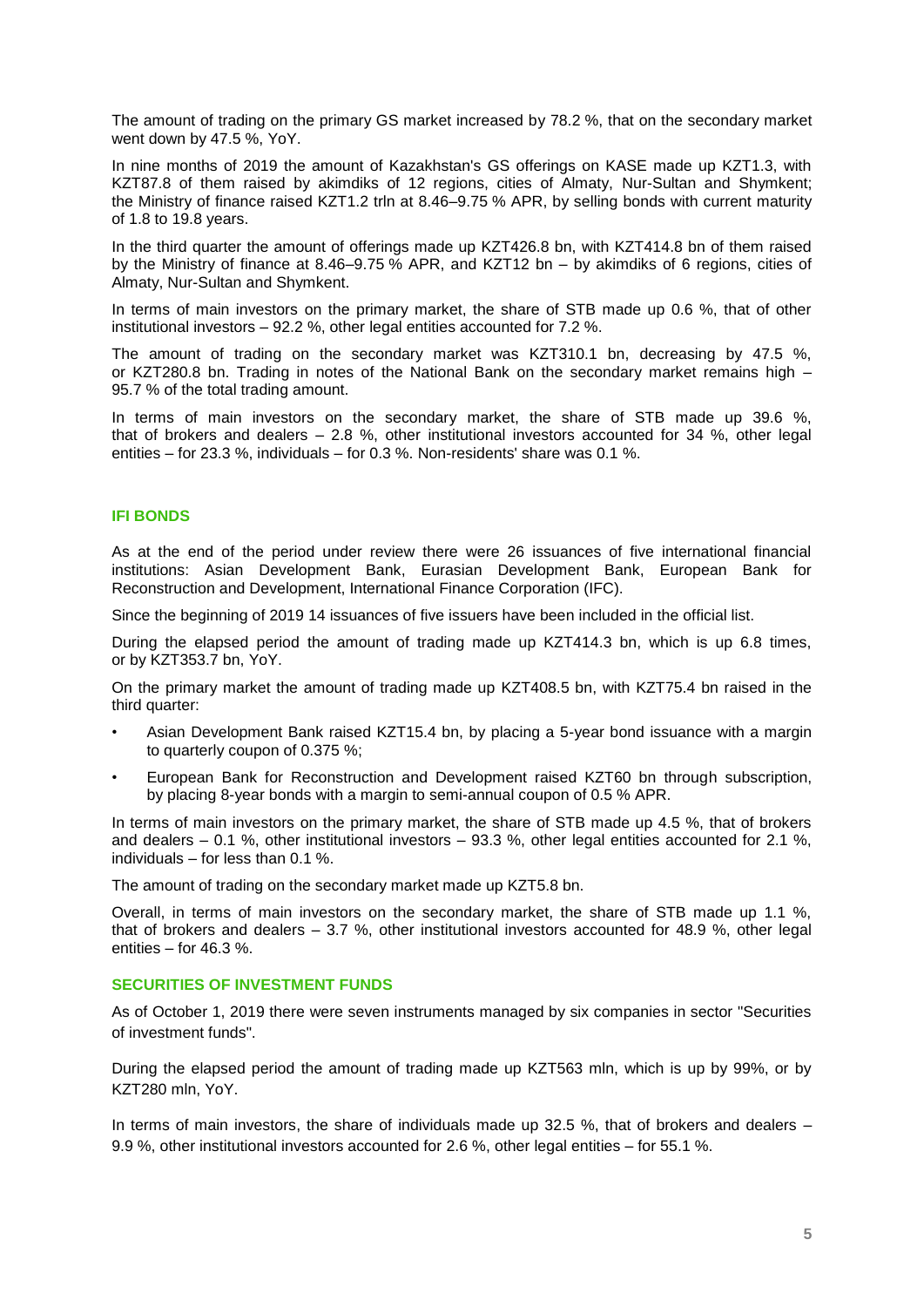#### **INDIVIDUAL ACCOUNTS ON THE SECURITIES MARKET**

As of October 1, 2019 there were 120,414 personal accounts opened by individuals at the Central Securities Depository, which is by 3,590 accounts more than at the beginning of the year.

## **FOREIGN CURRENCY MARKET**

The amount of trading on the foreign currency market reached KZT8.5 trln, which is by 18.7 %, or KZT1.9 trln less YoY. The average daily amount of trading made up KZT46.3 bn, the average daily number of transactions – 333, the average amount of one transaction – KZT139 mln.

Despite factors specific for each particular year, the USD/KZT pair demonstrates the seasonal character of dynamics. The tenge predominantly strengthens against the dollar in the first half-year – after the New Year holidays, making a U-turn in the run-up to summer holidays. However, the exchange rate's volatility has been moderate this year. The spread between the bid and ask rates for KZT/USD on the exchange market, beginning from April, consolidated in a corridor of KZT0–0.4 compared with KZT0–1 in the first quarter of 2019.

The table below provides main characteristics of currency pairs traded on KASE (in the brackets: the change of the indicator on the previous month, the rate change reflects the nominal change of the weighted average market exchange rate of the foreign currency against the tenge).

| Pair           | Amount.<br>mln currency<br>units | Weight in the<br>trading amount, % | Number of<br>deals  | Min. and max. rates,<br>gnty. of the guoted<br>currency per base<br>currency | Rate at the end of<br>the period (chg.%) |
|----------------|----------------------------------|------------------------------------|---------------------|------------------------------------------------------------------------------|------------------------------------------|
| USD/KZT        | 22,067.0<br>$(-28.0 %)$          | 99.3 %<br>$(+0.17%)$               | 59,496<br>$(+1099)$ | $373.56 - 388.33$                                                            | 387.99<br>$(+1.0 %)$                     |
| <b>RUB/KZT</b> | 4,530.2<br>$(-48.0%$             | 0.3%<br>$(-0.14\% )$               | 719<br>$(-465)$     | $5.6029 - 6.1153$                                                            | 6.0006<br>$(+8.4\%)$                     |
| CNY/KZT        | 258.8<br>$(+63.4\%)$             | 0.2%<br>$(+0.09\%)$                | 554<br>(+162)       | $53.9869 - 56.6900$                                                          | 54.4555<br>$(-1.5 %)$                    |
| EUR/KZT        | 46.2<br>$(-1.2 %)$               | $0.2 \%$<br>$(+0.05\%)$            | 215<br>$(+54)$      | $421.60 - 438.10$                                                            | 424.87<br>$(-0.4 %)$                     |

## **MONEY MARKET**

By the end of September the TONIA increased by 49 b.p. to 8.76 % APR. The TWINA (weighted average percentage rate on repo opening transactions with a term of seven working days) demonstrated a growth by 118 b.p. to 9.46 % APR.

The yield of the one-day dollar swap SWAP-1D (USD) as of the end of September reached 8.92 % p.a., gaining 149 b.p. since the beginning of the year. The yield of the two-day swap SWAP-2D (USD) increased by 175 b.p. to 9.13 % APR.

The indicator KazPrime-3M (KZT) kept moving along the upper limit of the base rate of the National Bank reaching 10.25 % APR.

The composite money market indicator MM\_Index, representing the transaction-amount-weighted average yield on currency swap transactions USD/KZT and auto repo transactions in GS, opened for one business day, went up by 53 b.p. to 8.79 % APR by the end of September.

#### **Repo transactions market**

The amount of trading in this segment made up KZT53.8 trln, which is down by 5.5 %, or KZT3.1 trln, YoY. The average daily amount of transactions made up KZT294 bn, the average daily number of transactions – 378, the average amount of one transaction – KZT777.1 mln.